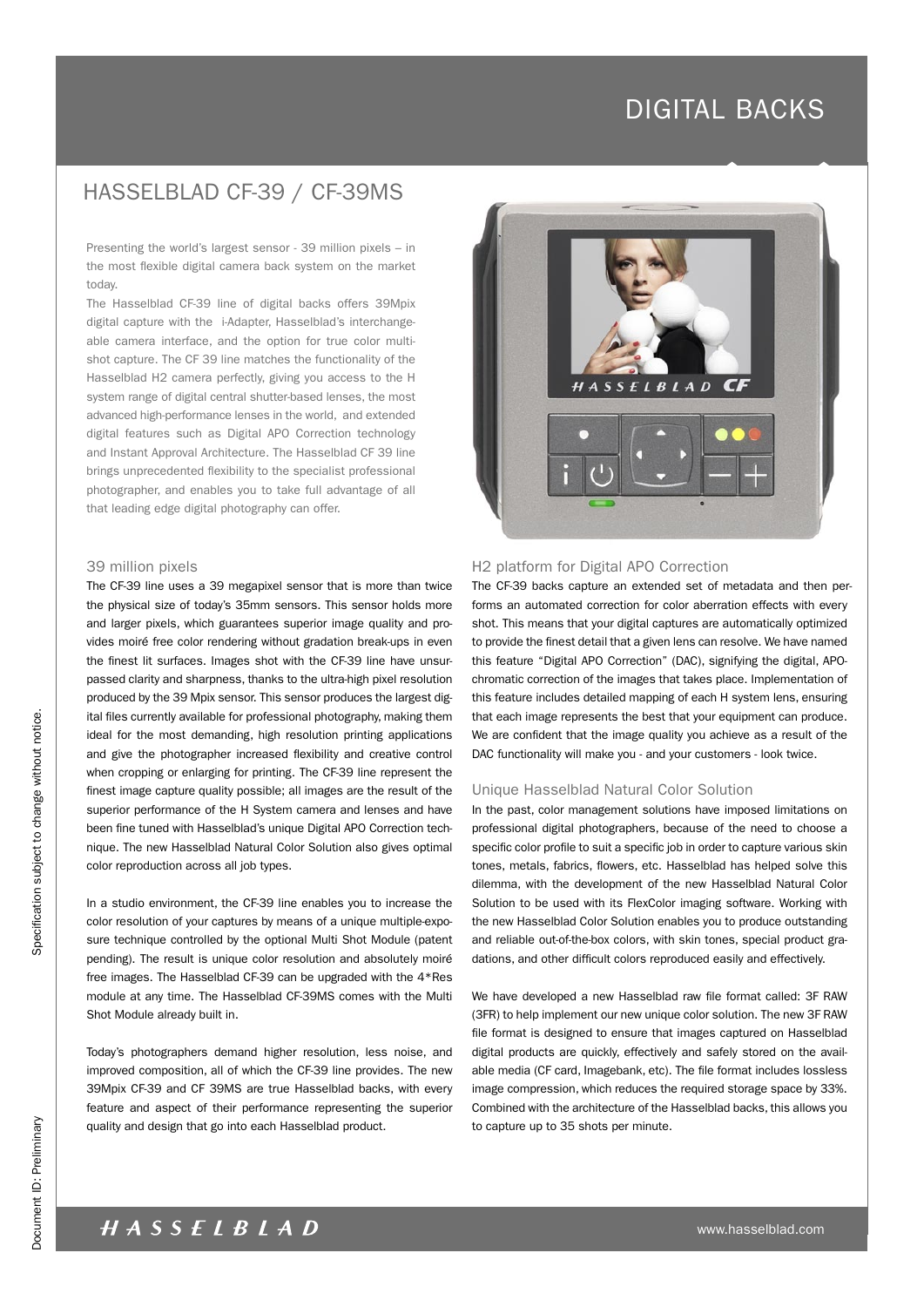## HASSELBLAD CF-39 / CF-39MS

The 3FR file defines the colors in the Hasselblad RBG color space with its out-of-the-box quality, and used in FlexColor it removes both the need for experimenting with different color profiles to get optimal colors and the need for selective color corrections.

#### DNG File Format

The 3FR files can be converted directly into Adobe's raw image format DNG ('Digital NeGative'), bringing this new technology standard to the professional photographer for the first time. The DNG file format enables raw, compressed image files to be opened directly in Adobe PhotoShop. This enables photographers to operate quickly and efficiently, reducing the "downtime" taken to process image data and enabling final images to reach the customer more quickly. Hasselblad image files carry a full set of metadata, including capture conditions, keywords and copyright, facilitating work with image asset management solutions. For specialist commercial photographers, the full productivity and creative freedom offered by Hasselblad's FlexColor workflow software is also available via importing the DNG file.

#### Capable of working with multiple cameras

The Hasselblad CF-39 models can be attached to most of the professional SLR and View Cameras of the market with a simple 4-screw attached plate, enabling you to bring digital capture to your favorite cameras and lenses with one convenient digital back. See detailed list of supported cameras below.

#### Instant Approval Architecture

Limitless digital image capture loses some of its potential if the photographer cannot quickly review and select the best images to present to the client. Building on the success of its Audio Exposure Feedback technology, Hasselblad has created Instant Approval Architecture (IAA), an enhanced set of feedback tools, designed to liberate the photographer to focus on the shoot rather than the selection process. IAA triggers audible and visible signals for each image captured, telling the photographer immediately whether the image has a red, amber or green light status. The information is recorded both in the file and in the file name, providing a quick and easy way to classify and select images, in the field or in the lab. The CF-39 backs are

fully integrated with Hasselblad's Instant Approval Architecture, bringing automated image classification into your digital workflow from the split second of capture. IAA is a Hasselblad trademark and Hasselblad has a patent pending on the invention. A larger, enhanced OLED display in the new Hasselblad products provides a realistic, high quality and perfect contrast image view, even in bright sunlight, to allow instant on-site image approval.

## FlexColor workflow for the specialist commercial photographer

FlexColor offers an image processing workflow with the highest degree of control for the studio photographer. In tethered operation, tools like live video and overlay masking help bring productivity to advanced set composition. The newest FlexColor version allows the photographer to manipulate color temperature and compare image details across multiple images for precise image selection. FlexColor works on the basis of the raw DNG files generated by the CF-39 backs. FlexColor runs natively on both Macintosh and Windows computers and is licensed to allow you to provide free copies for all your co-workers and production partners.

### Three modes of operation and storage

Optimum portability and image storage are critical for the professional photographer. The CF-39 backs enable you to choose between portable CF card storage, the flexible Firewire drive, or tethered operation with extended, special capture controls. With these three operating and storage options, the photographer is able to select a mode to suit the nature of the work at hand, whether in the studio or on location.

## "Instant" user interface

The CF-39 backs are operated via an easy-to-use user interface, utilizing a series of "instant" one-button-click operations including instant capture, instant browse, instant approval, instant zoom, and instant image info.

#### Modular design

A clean and dust-free sensor is essential and the modular design of the camera allows for easy access to and cleaning of the sensor, saving you hours of retouching work later.



specification subject to change without notice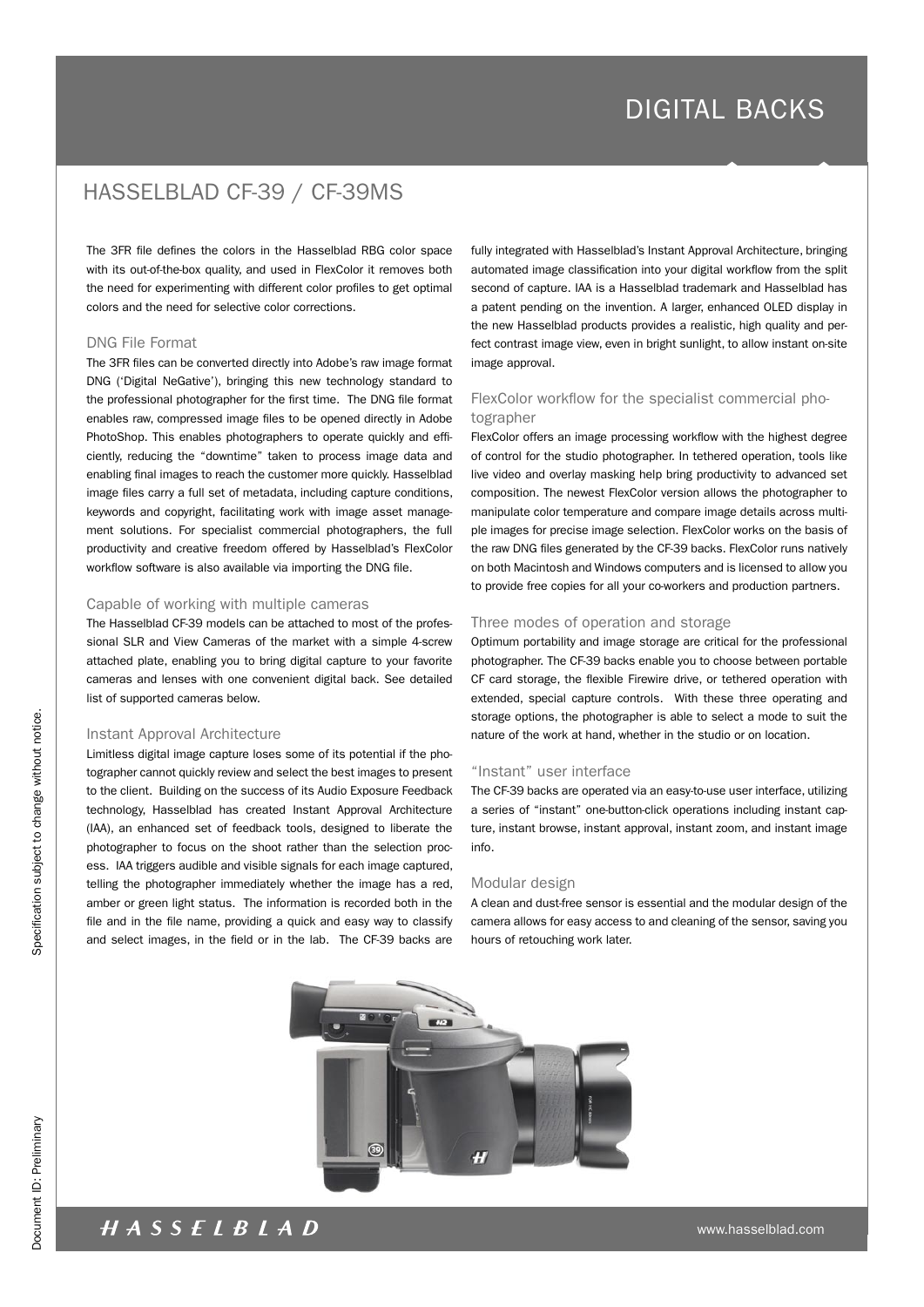# HASSELBLAD CF-39 / CF-39MS

# Hasselblad CF-39 and CF-39MS technical specification

| <b>SPECIFICATIONS</b>               | Hasselblad CF-39                                                                                                                                                                                                                                | <b>Hasselblad CF-39MS</b>               |
|-------------------------------------|-------------------------------------------------------------------------------------------------------------------------------------------------------------------------------------------------------------------------------------------------|-----------------------------------------|
| Sensor size                         | 39 Mpixels                                                                                                                                                                                                                                      |                                         |
| Sensor dimensions                   | 36.7 x 49.0 mm                                                                                                                                                                                                                                  |                                         |
| Image size (8/16 bit RGB)           | RAW capture 78 MBytes, lossless compressed 50 MBytes (average)                                                                                                                                                                                  |                                         |
| Shooting mode                       | Single shot                                                                                                                                                                                                                                     | Single & Multi-shot                     |
| Colour definition                   | 16 bit                                                                                                                                                                                                                                          |                                         |
| ISO speed range                     | ISO 50, 100, 200 and 400                                                                                                                                                                                                                        |                                         |
| Longest shutter speed               | 32 seconds                                                                                                                                                                                                                                      |                                         |
| Color management                    | Hasselblad HB RGB: $\cdot$ full dynamics $\cdot$ reproduction dynamics                                                                                                                                                                          |                                         |
| Image storage                       | CF card type II (write speed >20 MB/sec), New Image Bank 80 GB external hard drive or<br>tethered to Mac or PC                                                                                                                                  |                                         |
| Storage capacity (single shot)      | over 1500 images with 80 GB disk                                                                                                                                                                                                                |                                         |
| <b>Battery type</b>                 | Sony <sup>™</sup> InfoLithiumL NP-F series                                                                                                                                                                                                      |                                         |
| Capture rate                        | 35 captures per minute                                                                                                                                                                                                                          | 35 captures per minute (single shot)    |
| Color display                       | Yes, 2.2 inch OLED type, 24 bit color                                                                                                                                                                                                           |                                         |
| IR filter                           | Mounted on sensor                                                                                                                                                                                                                               |                                         |
| Histogram feedback                  | Yes                                                                                                                                                                                                                                             |                                         |
| IAA - Instant Approval Architecture | Included, with:                                                                                                                                                                                                                                 |                                         |
|                                     | · H2 awareness: yes                                                                                                                                                                                                                             |                                         |
|                                     | · Acoustic feed back: yes                                                                                                                                                                                                                       |                                         |
|                                     | · Metadata classification: yes                                                                                                                                                                                                                  |                                         |
| Software                            | Flexcolor (included) or Adobe DNG converter                                                                                                                                                                                                     |                                         |
| File format                         | Lossless compressed Hasselblad 3F RAW                                                                                                                                                                                                           |                                         |
| Platform support                    | Macintosh: OSX. PC: NT, 2000, XP                                                                                                                                                                                                                |                                         |
| Host connection type                | FireWire 800 (IEEE1394b)                                                                                                                                                                                                                        |                                         |
| Operating temperature               | 0 - 45 °C / 32 - 113 °F                                                                                                                                                                                                                         |                                         |
| Camera support via i-adapters       | Hasselblad H system and V system, Rollei 600X and AF, Contax 645AF, Mamiya 645 Pro, 645<br>AFD, RB and RZ67, Fuji GX680I/II/III. All view cameras via Hasselblad adapter. Horeseman<br>DigiFlex II and PrecisionWide 35 via Hasselblad adapter. |                                         |
| Dimensions                          | 81 x 81 x 53 mm [W x H x D]                                                                                                                                                                                                                     | 81 x 81 x 68 mm [W x H x D]             |
| Weight                              | 450 g (excluding battery and i-adapter)                                                                                                                                                                                                         | 600 g (excluding battery and i-adapter) |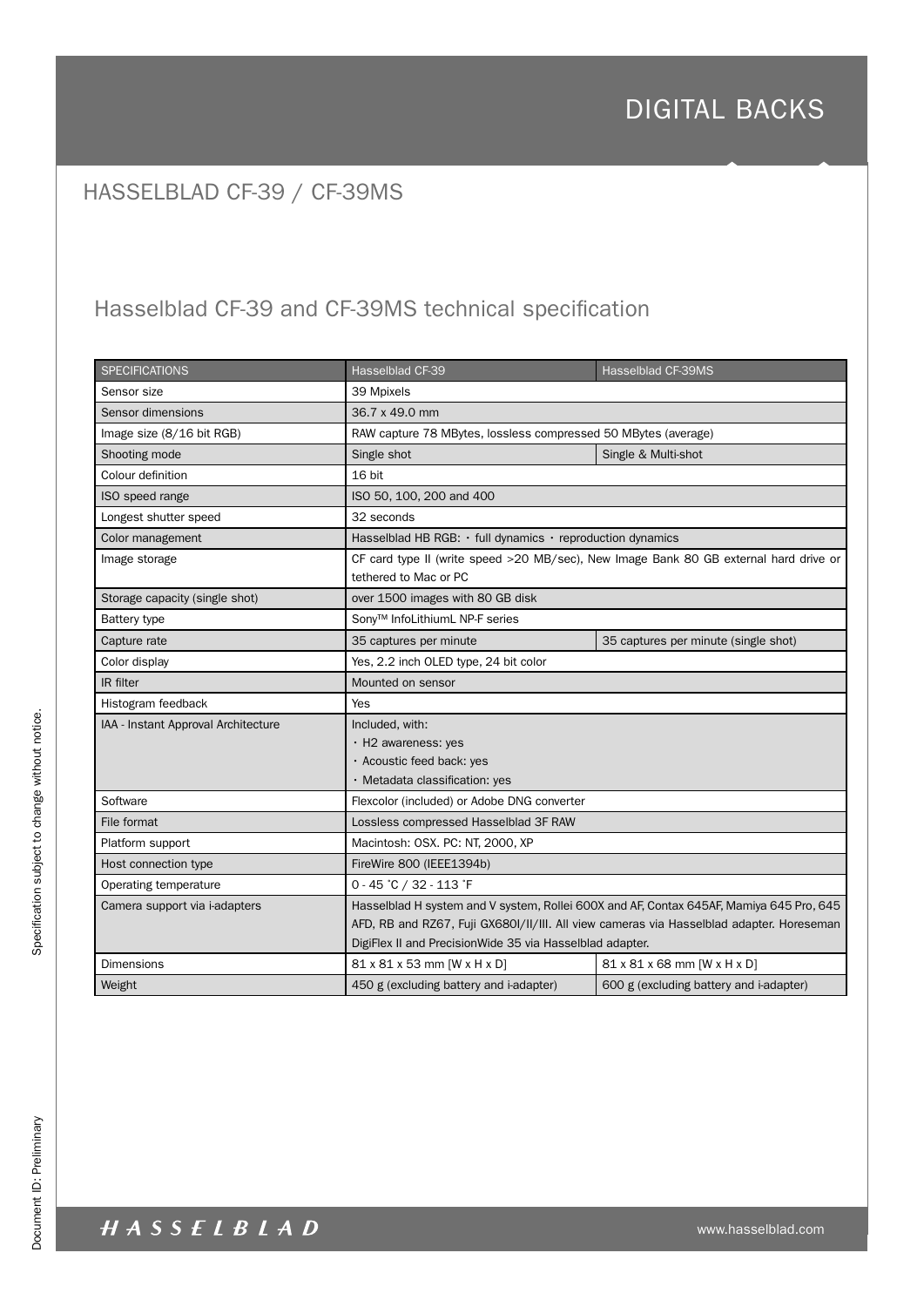

HASSELBLAD

www.hasselblad.com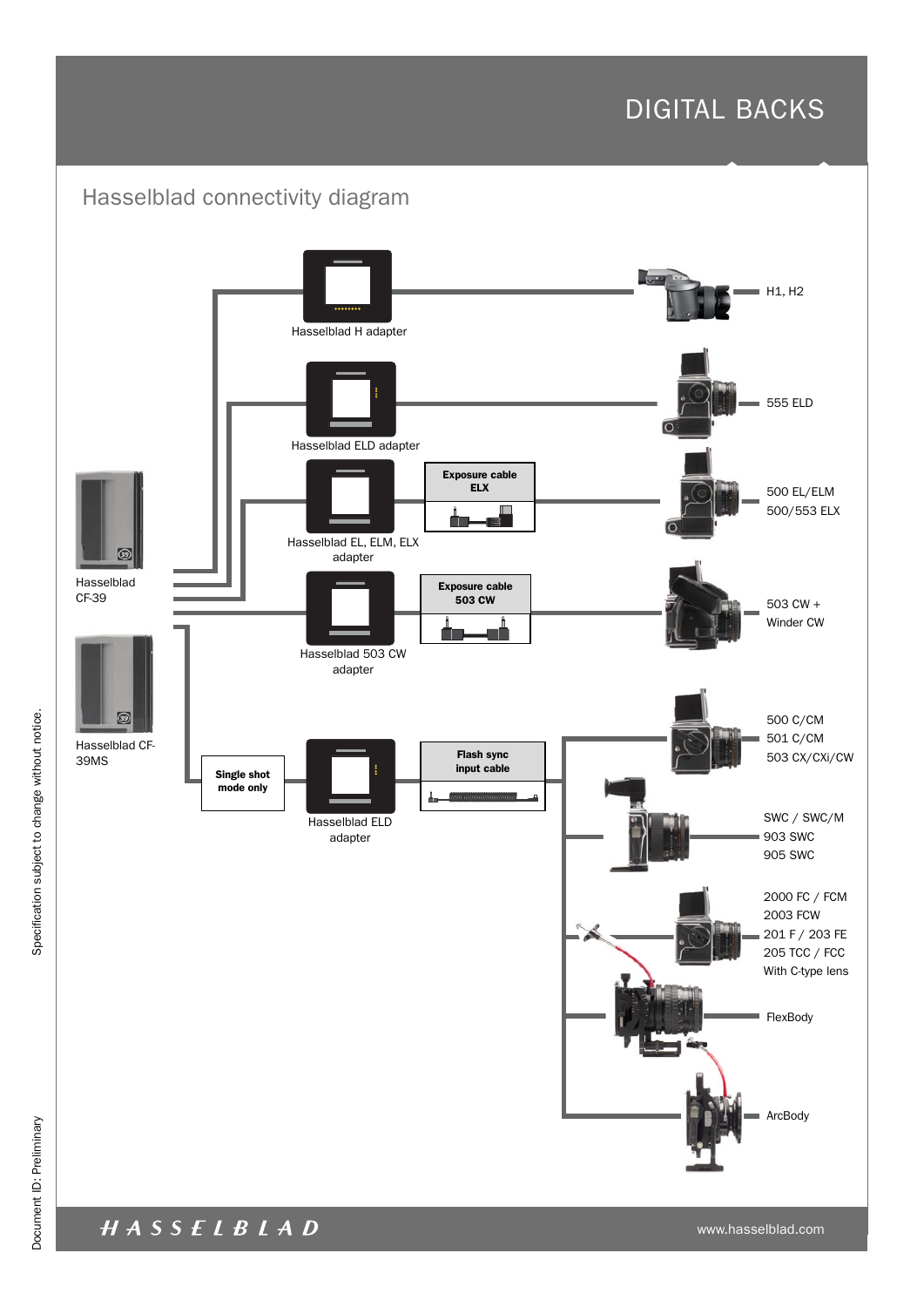